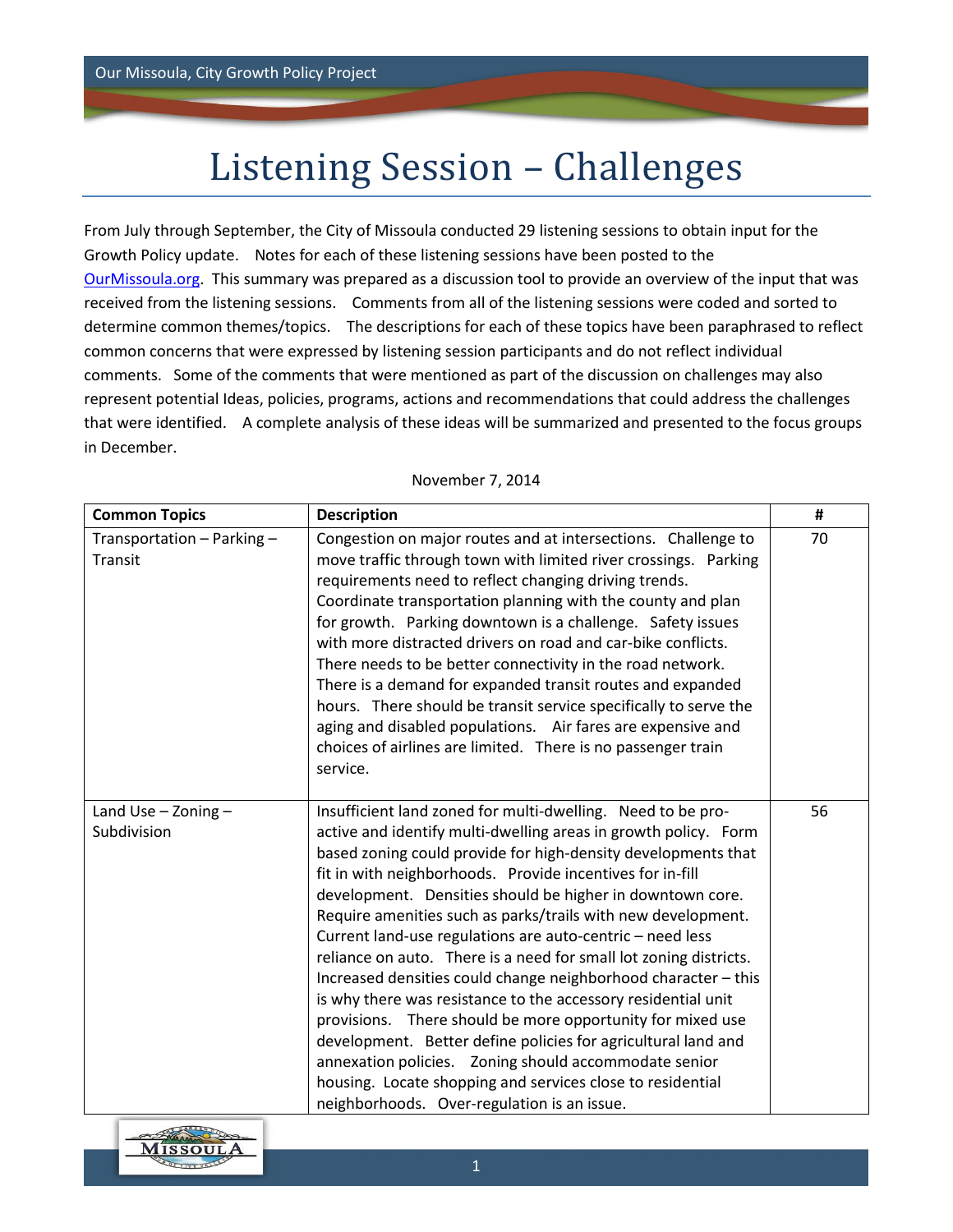| Our Missoula, City Growth Policy Project |                                                                                                                                                                                                                                                                                                                                                                                                                                                                                                                                                                                                                                                                                                                                     |    |  |
|------------------------------------------|-------------------------------------------------------------------------------------------------------------------------------------------------------------------------------------------------------------------------------------------------------------------------------------------------------------------------------------------------------------------------------------------------------------------------------------------------------------------------------------------------------------------------------------------------------------------------------------------------------------------------------------------------------------------------------------------------------------------------------------|----|--|
| <b>Environmental Quality</b>             | Energy efficiency and green building trends. Promote<br>renewable energy - less reliance on fossil fuels. Seasonal poor                                                                                                                                                                                                                                                                                                                                                                                                                                                                                                                                                                                                             | 49 |  |
|                                          | air quality due to wildfires. Protect water rights. More water<br>conservation. Protect water quality. Protect river and<br>riparian areas - less erosion. Use more native plants. Invasive<br>species are a problem. Subdivisions need to consider wildlife -<br>habitat protection and design to reduce human-wildlife<br>conflicts. Respond to climate change - wildfires, drought,<br>flooding, etc. Reduce waste. More incentives for recycling.<br>Promote brownfield clean-up and redevelopment. Make the<br>economic case for businesses to adopt sustainable practices.<br>Decrease impervious surfaces.                                                                                                                   |    |  |
| <b>Affordable Housing</b>                | Low wages can't keep up with cost of living and high housing<br>costs. People need multiple jobs to be able to afford to live in<br>Missoula. Renters can't afford to move into home ownership.<br>Affordable housing units are in poor condition. Families are<br>moving further out of town to find affordable homes to buy.<br>There is a need for a variety of affordable housing types from<br>high density multi-dwelling, medium density multi-dwelling,<br>small lot development, etc. There is a long waiting list for<br>subsidized housing. Land costs and the expense of developing<br>in Missoula are barriers to building affordable housing. Seniors<br>on fixed incomes can't keep up with rising housing expenses. | 46 |  |
| Growth Pressures - Sprawl                | Plan for future population growth. The growth policy should<br>identify areas for growth. How will growth interface with the<br>rural areas in the county? Growth is straining existing<br>infrastructure and services. Growth in the county puts<br>pressure on city services. Adopt policies to discourage sprawl<br>and leap frog development. Important to maintain the<br>character of Missoula as the city grows. Don't subsidize<br>growth; growth should pay for itself. Review annexation<br>policies. Protected open space is an asset but limits where<br>growth can go.                                                                                                                                                 | 39 |  |
| Funding                                  | With limited funding it is important to set priorities for<br>spending. There is not enough funding for arts, social service<br>programs, major infrastructure projects, parks, etc. There is<br>inadequate funding for maintenance of infrastructure and<br>facilities. Inadequate funding for prevention programs. Need<br>to look at alternative funding sources. Form partnerships to<br>fund projects. Tax structure needs to be revised to provide<br>more revenue streams - this would require the state legislature<br>to act. Residential development should pay for itself. More<br>efficient procurement policies. Need better budgeting by city                                                                         | 38 |  |

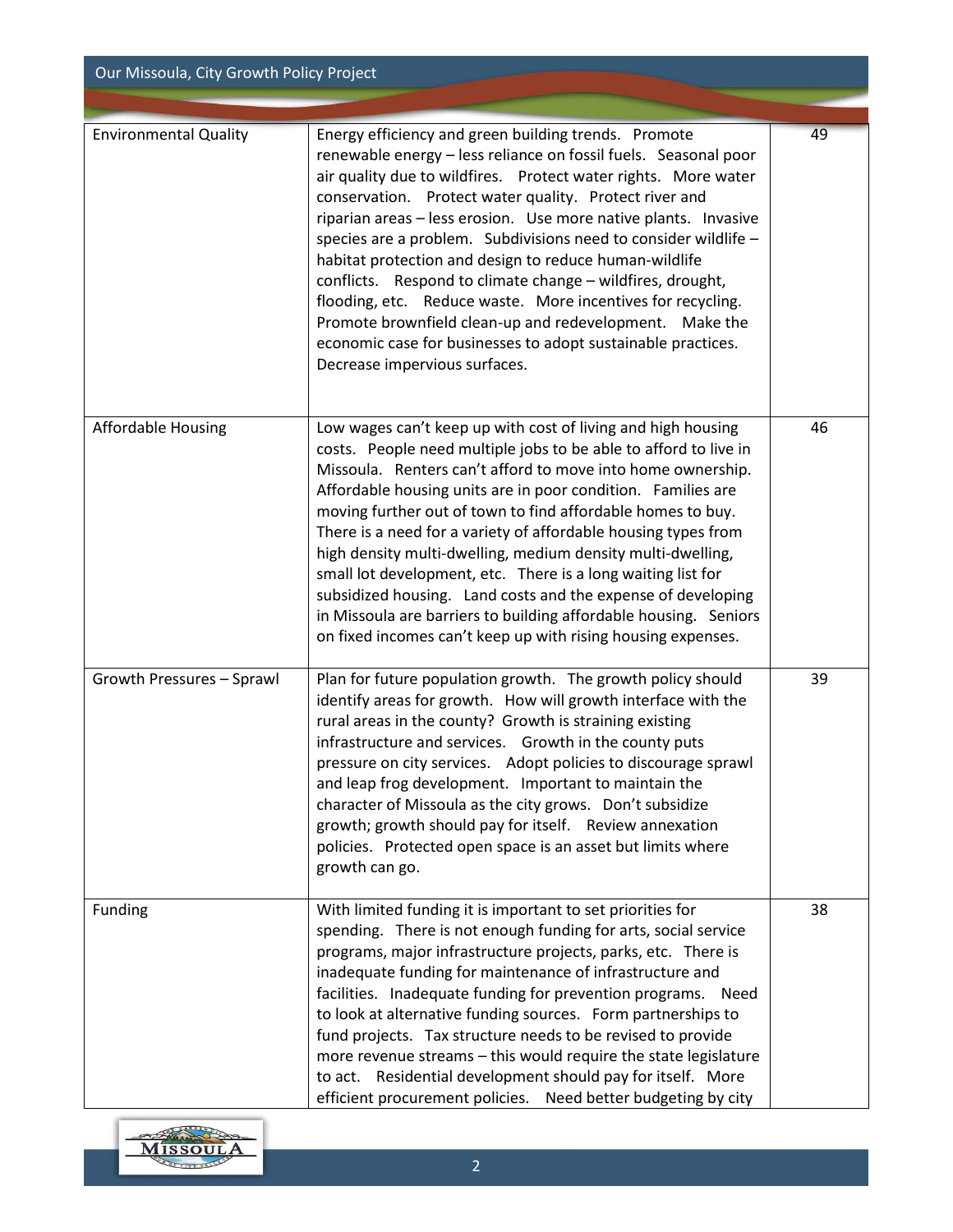| Our Missoula, City Growth Policy Project |                                                                                                                                                                                                                                                                                                                                                                                                                                                                                                                                                                                                                                                                                                                                                                                                                                                                                                                                                                                                                                       |    |
|------------------------------------------|---------------------------------------------------------------------------------------------------------------------------------------------------------------------------------------------------------------------------------------------------------------------------------------------------------------------------------------------------------------------------------------------------------------------------------------------------------------------------------------------------------------------------------------------------------------------------------------------------------------------------------------------------------------------------------------------------------------------------------------------------------------------------------------------------------------------------------------------------------------------------------------------------------------------------------------------------------------------------------------------------------------------------------------|----|
|                                          |                                                                                                                                                                                                                                                                                                                                                                                                                                                                                                                                                                                                                                                                                                                                                                                                                                                                                                                                                                                                                                       |    |
|                                          | to be more cost effective. Taxes are increasing. County<br>residents use city services but don't pay taxes to support.                                                                                                                                                                                                                                                                                                                                                                                                                                                                                                                                                                                                                                                                                                                                                                                                                                                                                                                |    |
| Economy - Jobs                           | The area has lost manufacturing jobs and jobs in the woods<br>product industry and these have been replaced with lower<br>paying service jobs. There is a lack of prime job opportunities.<br>There is a lot of "underemployment" with a skilled - educated<br>workforce taking unskilled jobs to stay in the community.<br>Need a more diverse economy to provide higher paying jobs.<br>Need to retain young, educated work force in the community.<br>Provide living wages.                                                                                                                                                                                                                                                                                                                                                                                                                                                                                                                                                        | 35 |
| Social Services & Education              | The aging population will impact all facets of the community.<br>There is a growing senior population that is creating more<br>demand for aging services. There is a need for more support<br>services for families such as affordable, quality day-care and<br>early childhood education. School enrollment is up and this<br>also means more demand for special ed. and other school<br>services. It is more common that students do not come from<br>two parent homes or that the families are renting and are more<br>transient. Consequently, kids have less stability at home. The<br>demand for social services is increasing and it is important to<br>address the root causes of this need. There is a need for more<br>mental health services in general and also a need for support<br>services to help the prison population successfully transition<br>back into the community. Coordinate with the University on<br>workforce development. Agencies should do more outreach<br>to let people know about their services. | 35 |
| <b>Business Development</b>              | Provide incentives to attract the type of industry the<br>community needs to diversify the base economy. Attract more<br>high tech and manufacturing businesses. Support<br>entrepreneurship. Support small business development.<br>Don't rely as much on retail and tourism jobs that don't pay<br>well. Businesses need capital to grow. Agencies and city need<br>to work together on economic development. Need a clear<br>vision for the city.                                                                                                                                                                                                                                                                                                                                                                                                                                                                                                                                                                                  | 34 |
| Infrastructure                           | Need next generation broadband infrastructure to support<br>businesses and high tech industries. Need to find a funding<br>source for stormwater infrastructure. Infrastructure in<br>established neighborhoods is aging and parts of it should be<br>rebuilt. Need to find a long-term solution to maintain and<br>upgrade infrastructure. Review annexation policies regarding<br>extension of water and sewer. Properties should have to<br>annex before they can connect. City infrastructure standards                                                                                                                                                                                                                                                                                                                                                                                                                                                                                                                           | 29 |

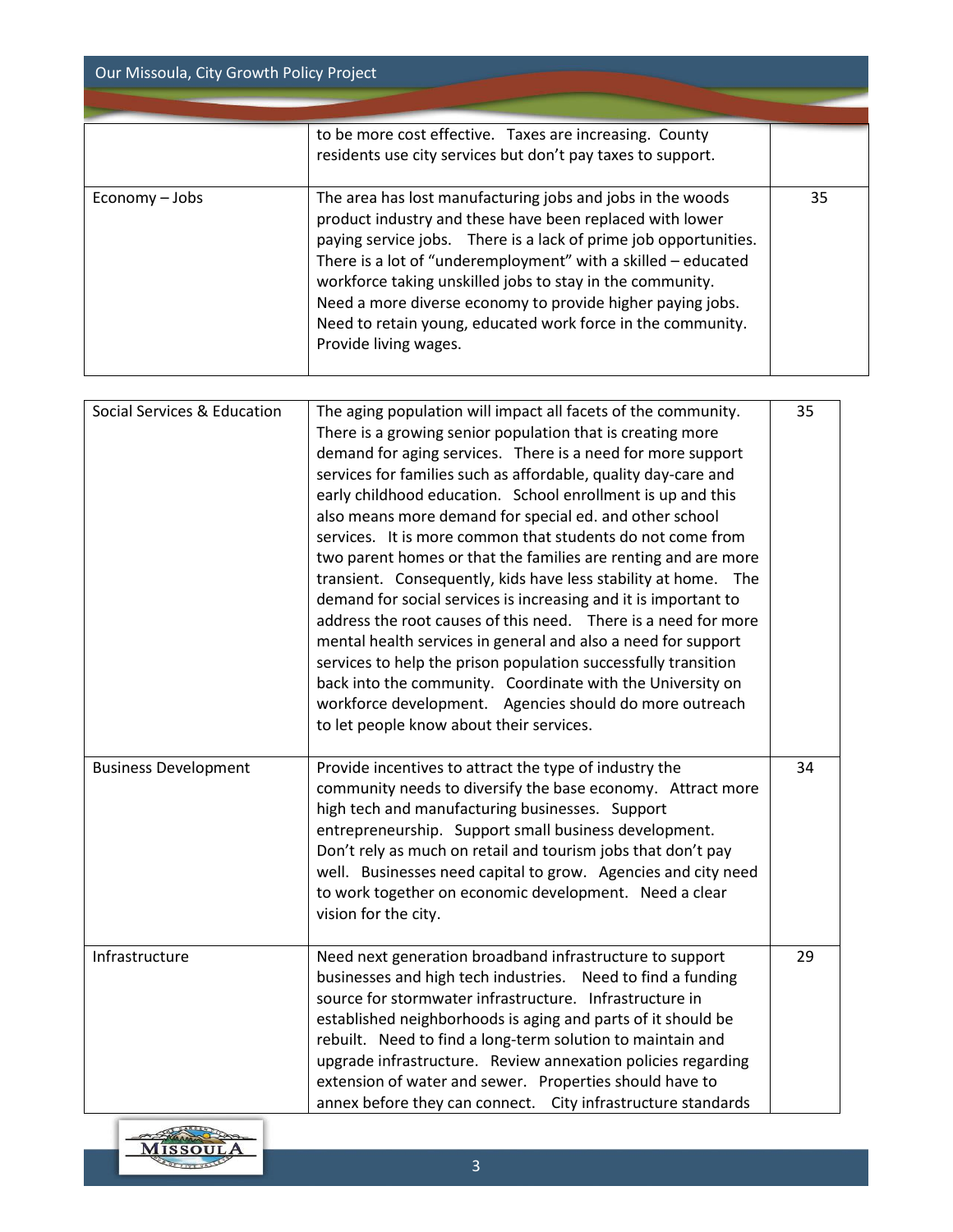Our Missoula, City Growth Policy Project

|                                   | are higher than the counties - this adds to cost of<br>development. DEQ is reviewing proposed expansion of solid<br>waste system. The water system is privately owned and has<br>capacity for growth. Lack of infrastructure results in less<br>developable land.                                                                                                                                                                                                                                                                                                                                                                                                                                                                                                |    |
|-----------------------------------|------------------------------------------------------------------------------------------------------------------------------------------------------------------------------------------------------------------------------------------------------------------------------------------------------------------------------------------------------------------------------------------------------------------------------------------------------------------------------------------------------------------------------------------------------------------------------------------------------------------------------------------------------------------------------------------------------------------------------------------------------------------|----|
| <b>Community Character</b>        | Maintain community identify. Keep small town feel. Don't let<br>big box- chain stores define the town. Don't become<br>"anytown" USA. Keep Missoula unique. Promote good urban<br>design. Improve city entryways - gateways to provide a sense<br>of arrival. Maintain character of diverse neighborhoods.<br>Balance design codes with cost of development. Maintain<br>scenic views. Poor property maintenance of rental apartments<br>diminish overall quality of neighborhood. Design new<br>developments to be compatible with surrounding area.                                                                                                                                                                                                            | 28 |
| <b>Development Review Process</b> | The development processes and rules are complex. There are<br>unwritten rules for development. It is difficult to get<br>consistent answers on code requirements. Building fees are<br>too high. The development process takes too long and is<br>costly. The recent reorganization between the city and county<br>has improved the process but more work needs to be done.<br>The city should help businesses/ developers to navigate the<br>rules. The city should build better relationships with the<br>development community.  Work with the development<br>community on better processes to get affordable housing.                                                                                                                                        | 26 |
| Homelessness - Poverty            | Homelessness and economic disparity are issues in the<br>community. This population lacks support services such as<br>mental health and addiction services. Should focus on<br>prevention to keep people from becoming homeless but there<br>is no funding for this. There is a need for more temporary<br>transitional housing. Homeless/transient camps are a<br>problem. Homeless population is not just downtown. There<br>are higher rates of poverty among younger and older<br>population segments.                                                                                                                                                                                                                                                       | 26 |
| Neighborhood Opposition           | There has been neighborhood opposition to multi-dwelling<br>development and affordable housing development. Neighbors<br>are concerned that higher density in-fill development will<br>change the character of the neighborhood. Identify examples<br>of high quality high density multi-dwelling designs and use<br>these to address fears. The city should educate the neighbors<br>on the development review process and do a better job of<br>education and outreach to address concerns. People are<br>opposed to growth but growth will happen. They need to<br>understand how to manage change. There is negativism and<br>lack of trust in government by some residents.  There are so<br>many diverse views there is no clear vision for the community. | 25 |

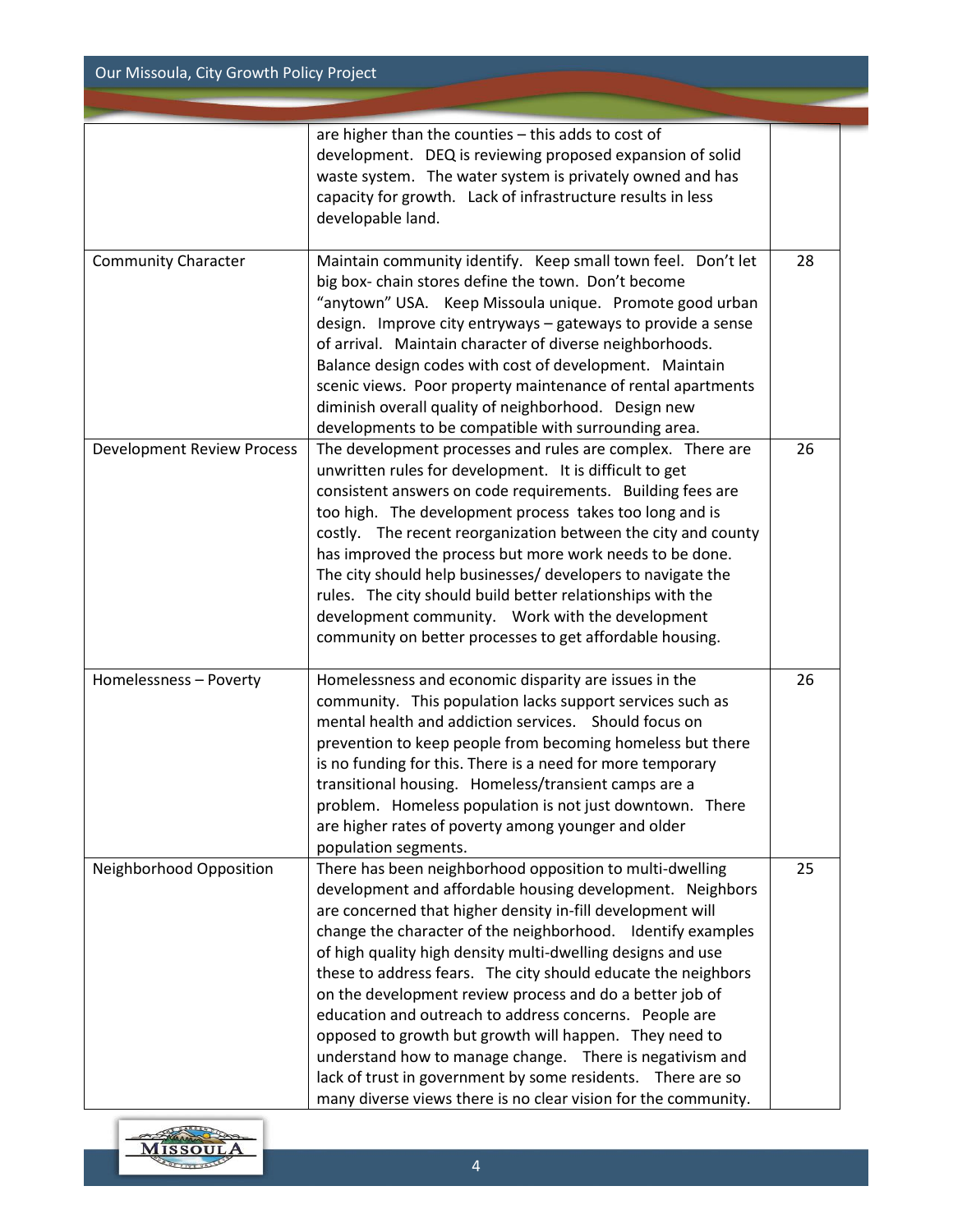| Our Missoula, City Growth Policy Project |                                                                                                                                                                                                                                                                                                                                                                                                                                                                                                                                                                                                       |    |
|------------------------------------------|-------------------------------------------------------------------------------------------------------------------------------------------------------------------------------------------------------------------------------------------------------------------------------------------------------------------------------------------------------------------------------------------------------------------------------------------------------------------------------------------------------------------------------------------------------------------------------------------------------|----|
|                                          | The media plays up conflict and makes it more difficult to<br>address issues.                                                                                                                                                                                                                                                                                                                                                                                                                                                                                                                         |    |
| Health & Wellness                        | There is a need to provide more services for older adults<br>ranging from Alzheimer care/prevention to keeping older adults<br>engaged in community. Increase awareness of geriatric needs<br>and end of life issues. Promote physical activity and active<br>lifestyles. Incorporate healthy design features into new<br>development. There is a need for more mental health and<br>addiction services. Focus on prevention for health problems.<br>Provide more access to local foods & fresh produce. Support<br>community gardens. Design housing and facilities for people<br>with disabilities. | 23 |

| Parks & Open Space                                  | There is a need for more park land to keep up with growth. It<br>is expensive to acquire land. In-fill development puts pressure<br>on urban parks. With higher density development there is a<br>need to expand urban parks or find places to create new parks.<br>There should be a sustainable long-term revenue source for<br>parks. Increase awareness about the benefits of parks,<br>recreation and open space. There should be a long-term<br>vision for parks. Open space in, and around, the city is an<br>important part of the park system. Coordinate with the county<br>and public land agencies to develop a cohesive system of parks<br>and open space. There is a need for more indoor space for<br>gathering, events, and performing arts. Preserve and improve<br>access to the river.                                                                               | 22 |
|-----------------------------------------------------|-----------------------------------------------------------------------------------------------------------------------------------------------------------------------------------------------------------------------------------------------------------------------------------------------------------------------------------------------------------------------------------------------------------------------------------------------------------------------------------------------------------------------------------------------------------------------------------------------------------------------------------------------------------------------------------------------------------------------------------------------------------------------------------------------------------------------------------------------------------------------------------------|----|
| Housing - Neighborhood<br>Design                    | Design new housing and public facilities for aging population<br>and people with disabilities. Housing design should<br>incorporate features for "visitability" and "staying in place" for<br>the senior population. Incentivize "green building". Trend<br>towards more energy efficient housing. There is a demand for<br>"micro-apartments". Promote "safe" designs that promote<br>Require amenities and design features that<br>public safety.<br>promote "healthy lifestyles". There is a need for a diversity of<br>housing types in the same neighborhoods to accommodate<br>different household sizes and encourage multi-generational<br>neighborhoods. Plan for more people working at home -<br>telecommuting. Allow community gardens in neighborhoods.<br>In-fill development should be compatible with the existing<br>neighborhood and should not create over-crowding. | 21 |
| Public Safety, Disaster<br>Preparedness & Emergency | Some neighborhoods lack adequate access for emergency<br>response and evacuation. Narrow streets are a challenge for                                                                                                                                                                                                                                                                                                                                                                                                                                                                                                                                                                                                                                                                                                                                                                    | 19 |
| <b>Services</b>                                     | fire equipment to access new subdivisions.<br>Issues with                                                                                                                                                                                                                                                                                                                                                                                                                                                                                                                                                                                                                                                                                                                                                                                                                               |    |

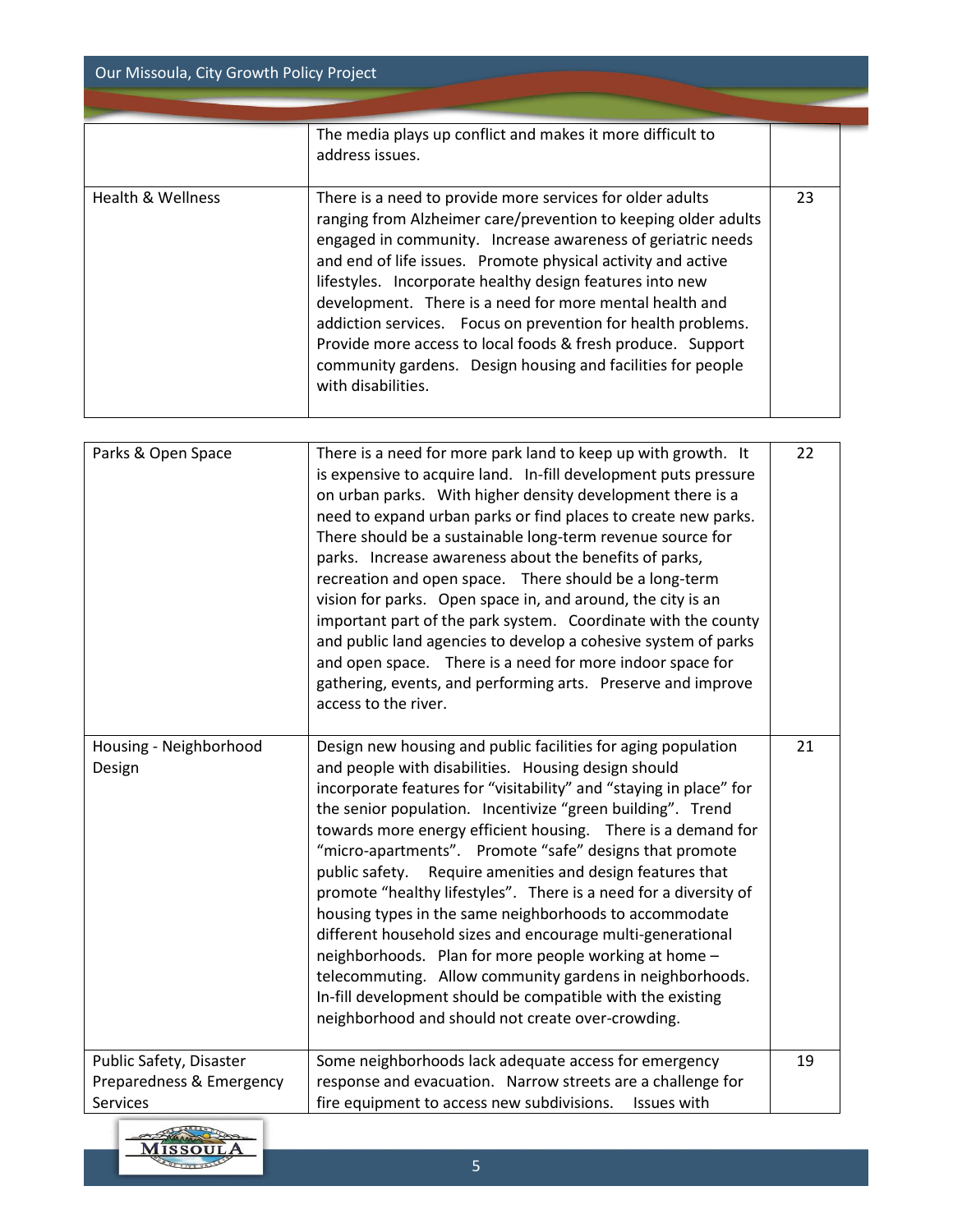Our Missoula, City Growth Policy Project

| development in the Wildland-Urban Interface (WUI) include<br>difficulty with emergency response due to terrain and plans for<br>evacuation. Wildfires are becoming more frequent. New<br>development may adopt fire safe construction standards but<br>these are generally not maintained by homeowners. There is<br>development in the county that does not go through a<br>subdivision review process and fire safe standards are<br>voluntarily adopted. Due to mutual aid agreements, there is a<br>cost to the city to provide services in unincorporated areas.<br>Congestion on Reserve Street is a challenge for emergency<br>responders. More hazardous materials are moving through<br>town on the railways and Interstate. Need training for first<br>responders to deal with a spill. A major spill would be a<br>challenge. Other hazards include flooding due to ice jams and |  |
|---------------------------------------------------------------------------------------------------------------------------------------------------------------------------------------------------------------------------------------------------------------------------------------------------------------------------------------------------------------------------------------------------------------------------------------------------------------------------------------------------------------------------------------------------------------------------------------------------------------------------------------------------------------------------------------------------------------------------------------------------------------------------------------------------------------------------------------------------------------------------------------------|--|
| avalanches.                                                                                                                                                                                                                                                                                                                                                                                                                                                                                                                                                                                                                                                                                                                                                                                                                                                                                 |  |

| Bikes-Pedestrians - Trails | There are still gaps in the bikeway and sidewalk system that<br>should be addressed. Sidewalks near schools are a priority.<br>Trails and open space are so popular that there is beginning to<br>be some overcrowding. The public should understand the cost<br>of building and maintaining a trail & open space system and<br>should be supportive. (i.e. bond issues) Businesses are<br>supportive of the trails. Urban design standards should<br>accommodate pedestrians. Design trails for safety. Cyclist<br>education is needed to promote safety.  Design sidewalks and<br>trails to be accessible for people with disabilities. There are<br>frequent bicycle-auto conflicts. Maintenance of<br>sidewalks/trails in the winter is an issue. | 18 |
|----------------------------|-------------------------------------------------------------------------------------------------------------------------------------------------------------------------------------------------------------------------------------------------------------------------------------------------------------------------------------------------------------------------------------------------------------------------------------------------------------------------------------------------------------------------------------------------------------------------------------------------------------------------------------------------------------------------------------------------------------------------------------------------------|----|
| Crime                      | The city will have to increase law enforcement capacity as the<br>city grows. The jail is at capacity. There are higher crime rates<br>in public housing. There is a perceived public safety issue in<br>downtown because of panhandlers and the visible homeless<br>population. There have been incidents of violence in homeless<br>camps. There has been an increase in crime from workers that<br>are in transit to the oil fields in North Dakota. Require proper<br>lighting as a deterrent to crime. Police Dept. will be stretched<br>thin as the city grows and crime increases.                                                                                                                                                             | 18 |
| <b>Housing Demand</b>      | There is insufficient land zoned for multi-dwelling. The city<br>should be pro-active in zoning for multi-dwelling and not wait<br>for proposals. We need to be strategic and identify the land<br>most suitable for higher density. Missoula has a higher<br>number of renters than other communities and there is a<br>demand for garden style apartments.<br>There is resistance for<br>families to live in attached single-family (townhouse) units. It                                                                                                                                                                                                                                                                                           | 15 |